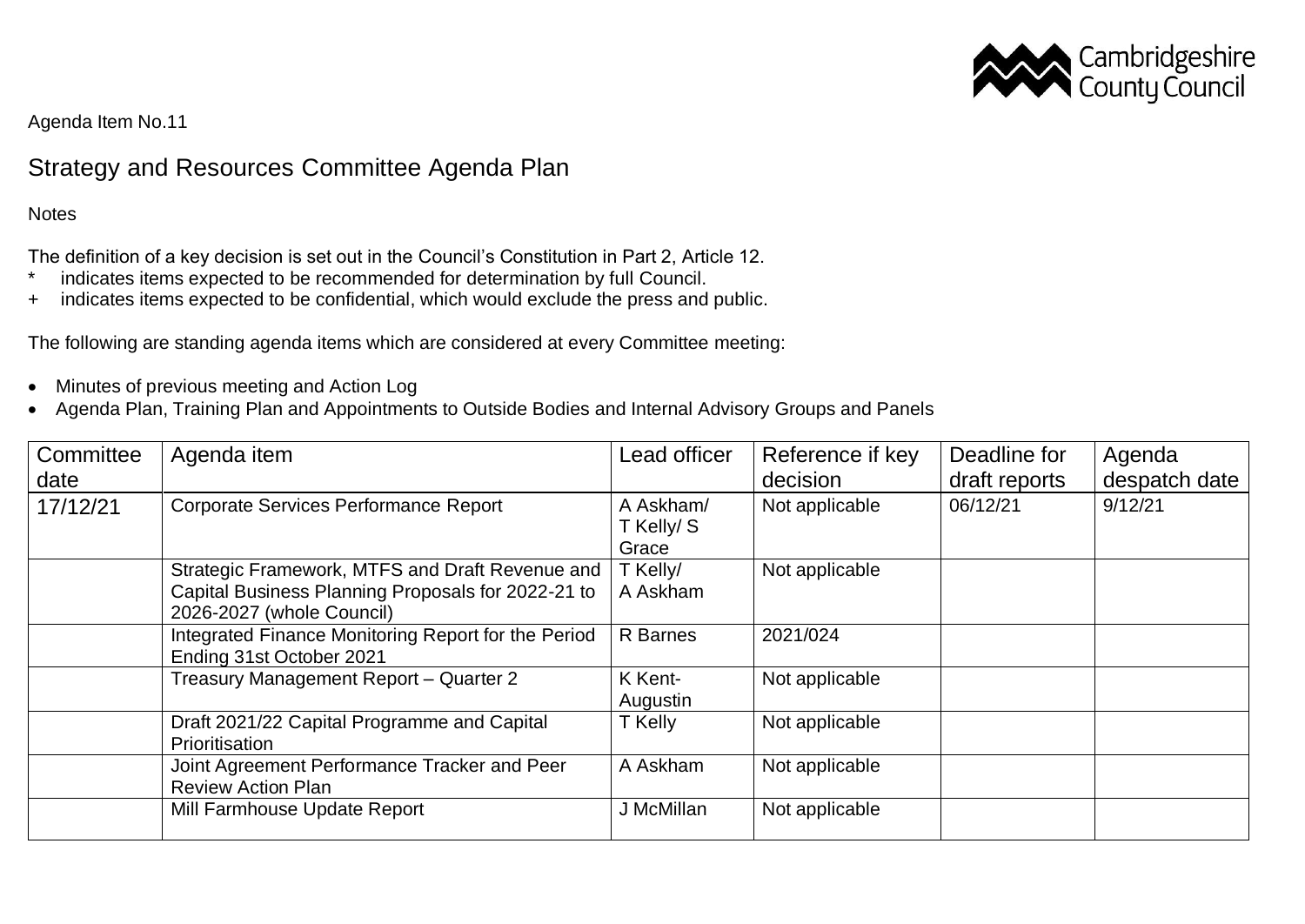| Committee<br>date | Agenda item                                                                                                                               | Lead officer                 | Reference if key<br>decision | Deadline for<br>draft reports | Agenda<br>despatch date |
|-------------------|-------------------------------------------------------------------------------------------------------------------------------------------|------------------------------|------------------------------|-------------------------------|-------------------------|
|                   | <b>CUPSE Models of Local Government after Covid-19</b>                                                                                    | D McWherter                  | Not applicable               |                               |                         |
| 27/01/22          | Business Plan*<br>[recommended for determination by Council]<br>(includes Local Government Finance Settlement<br>and Consultation Report) | T Kelly                      | Not applicable               | 19/01/22                      | 24/01/22                |
|                   | Integrated Finance Monitoring Report for the Period<br>Ending 30th November 2021                                                          | R Barnes                     | 2022/003                     |                               |                         |
|                   | <b>Trees Framework</b>                                                                                                                    | Jo German                    | 2022/009                     |                               |                         |
|                   | Waste Management PFI Contract - Update on<br>Variations to Waterbeach Facility<br>Permits+(Confidential item)                             | A Smith                      | 2022/012                     |                               |                         |
|                   | <b>Corporate Risk Register</b>                                                                                                            | A Askham                     | Not applicable               |                               |                         |
|                   | Education IT System procurement                                                                                                           | <b>K</b> Hlalat              | 2022/015                     |                               |                         |
|                   | Performance Management Framework                                                                                                          | T Barden                     | Not applicable               |                               |                         |
| 29/03/22          | Integrated Finance Monitoring Report for the Period<br>Ending 31st January 2022                                                           | R Barnes                     | 2022/002                     | 16/03/22                      | 21/03/22                |
|                   | Treasury Management Report - Quarter 3                                                                                                    | K Kent-<br>Augustin          | Not applicable               |                               |                         |
|                   | Corporate Services Report (including financial<br>monitoring)                                                                             | A Askham/T<br>Kelly/ S Grace | Not applicable               |                               |                         |
|                   | No Car Zones                                                                                                                              | M Staton                     | Not applicable               |                               |                         |
|                   | Joint Agreement Performance Tracker and Peer<br><b>Review Action Plan</b>                                                                 | A Askham                     | Not applicable               |                               |                         |
|                   | <b>Performance Reporting</b>                                                                                                              | T Barden                     | Not applicable               |                               |                         |
|                   | <b>Insurance Retender</b>                                                                                                                 | M Greenall                   | 2022/017                     |                               |                         |